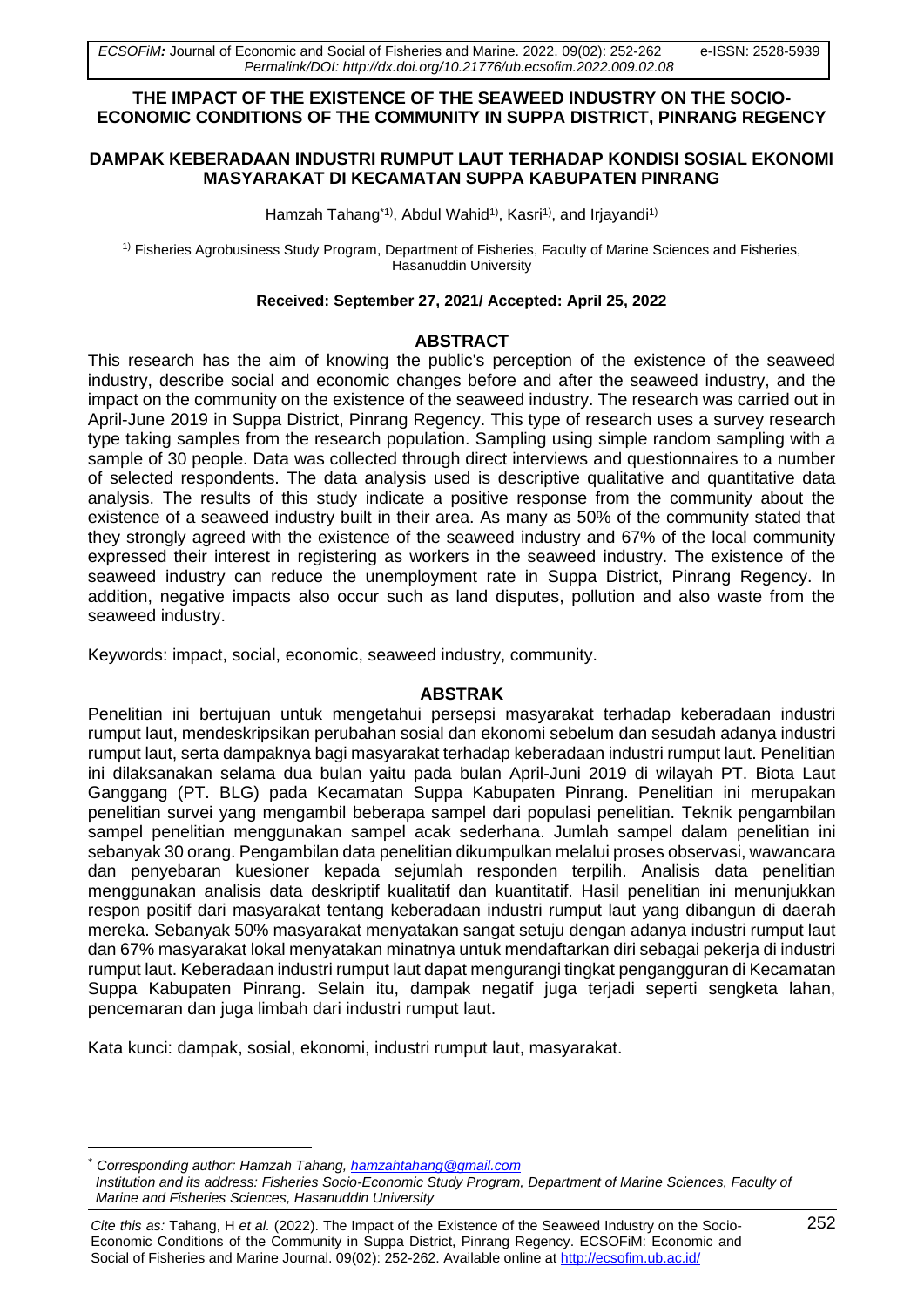#### **INTRODUCTION**

The existence of industry as a result of technological advances, provides a good improvement and convenience for people's lives (Howara, 2013). With the achievement of faster technology in the industrial sector, it can increase the income per capita of the community so that the standard of living can be increased. The seaweed industry is a business that is engaged in processing seaweed products that produce quality products. Seaweed is a marine organic sources that has critical monetary value (Rahim, 2018; Imaniar, K. et al., 2013). Seaweed products get a lot of market demand both locally and internationally (Langford et al., 2021). The development of the seaweed industry is an opportunity as well as a threat that must be observed and is a part that greatly influences and determines the direction and results of development in the fisheries sectors (Hafting & Craigie, 2015; Sunarjan, 2001).

Seaweed is an important commodity and has economic value (Rosyidah et al., 2019). Seaweed cultivation is a livelihood for coastal communities (Waldron et al., 2021). Recognizing the an increasing number of crucial function of seaweed in coastal livelihoods, the Government of Indonesia has prioritized the improvement of the seaweed industry (Presidential Regulation of the Republic of Indonesia Number 33 of 2019 concerning Guidelines for the National Seaweed Industry Development Map 2018-2021). It presents a roadmap for business seaweed improvement from 2018 to 2021 and descriptions possibilities for improved seaweed manufacturing and improved home price-brought processing. Efforts to growth brought price have centered meals products, animal feed products, fertilizers, cosmetics and bioethanol (Hafting & Craigie, 2015; Sarkar et al., 2016; Waldron et al., 2021; Abbott et al., 2020).

The worldwide pit of seaweed is predicted to growth withinside the coming years because of the improvement of latest merchandise the use of seaweed (Abidin et al., 2018). Seaweed has many benefits including for medicine, cosmetics, food industry, textiles, paper, and bioenergy production (Nor et al., 2020; Stévant & Rebours, 2021). On the opposite hand, Indonesia as an archipelagic country with the second one longest shoreline after Canada is predicted so as to compete in order that Indonesia will advantage greater from the seaweed industry (Saputro et al., 2021).

The existence of the seaweed industry has a positive impact on the community, such as the construction of public facilities, absorption of local labor and seaweed products can be absorbed by the seaweed industry. But on the other hand, it cannot be denied that what is achieved in the industrial sector can have an adverse impact on the social and environment, such as people's habits in the social and economic conditions of the surrounding community (Sunarjan, 2001). Besides that, Industry has social obligations in the communities affected by the seaweed industry activities. This obligation is in the form of Corporate Social Responsibility (CSR) activities to provide compensation to the community by carrying out useful activities, such as community empowerment and improving road access or public facilities in the seaweed industrial area. The output of this activity is expected to be able to contribute to the community to facilitate the utilization of coastal resources and develop seaweed commodities.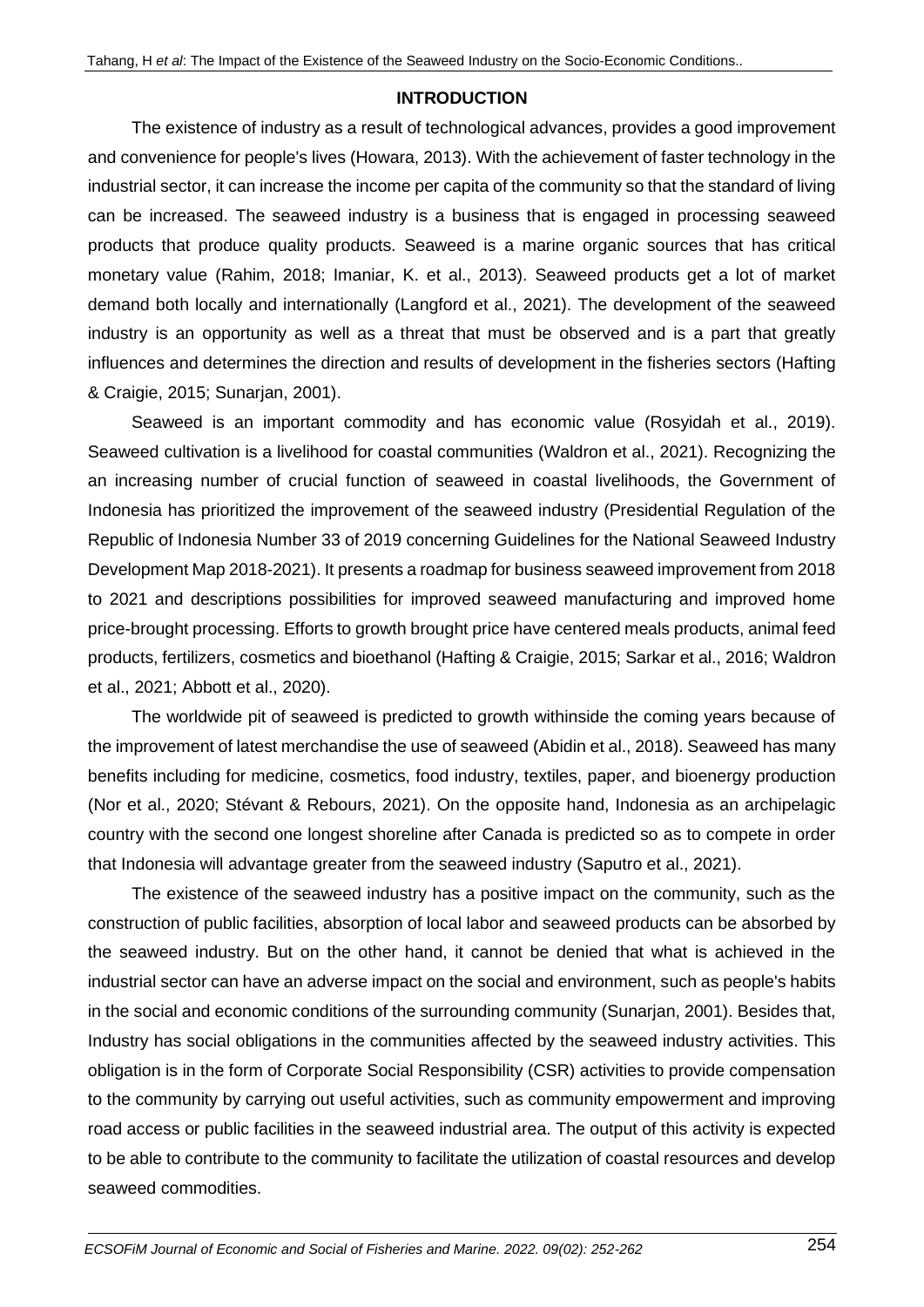Suppa Subdistrict is one of the Minapolitan areas in Pinrang Regency that develops fishery commodities. One of the commodities produced is seaweed, and Polewali village is the location for seaweed companies in Pinrang district. The monetary situation of the human beings withinside the village continues to be dependent on agricultural and fishery products. People still rely on the crops they cultivate. The existence of the seaweed industry is expected to increase income for some people who work in the industry.

The potential of seaweed is very large in Pinrang Regency, especially Suppa District. the presence of abundant raw materials so that the foreign investment company PT. Biota Laut Ganggang (PT. BLT). The company is engaged in the production and sale of Hydrocolloids. This company uses seaweed as the basic ingredient which is processed into carrageenan, agar agar and konjac gum. PT. Biota Laut Ganggang (BLG) is the largest seaweed company in Indonesia which is engaged in seaweed processing. Thus, the existence of this company will have an impact on the community, both positive and negative impacts (Emblemsvåg et al., 2020).

The existence of the seaweed industry in the location of community settlements has a socioeconomic impact on the community (Tahang et al., 2019). The impact can be in the form of a positive impact or a negative impact. Based on this, this research was conducted with the aim of providing a clear picture of the attitude or perception of the community towards the existence of your grass industry and what are the impacts caused by the existence of the seaweed industry.

# **RESEARCH METHODS**

### **Time and Place**

This research was carried on from April to June 2019. This research was carried on at a seaweed company (PT. Biota Laut Ganggang) in Suppa District, Pinrang Regency. This location was chosen purposively with the consideration that the seaweed industry is very active in production activities so that it absorbs a lot of local labor and community seaweed products. The selected location has great potential for seaweed, both in terms of land potential and human resources.

### **Sampling Method**

The type of research is qualitative approaches and quantitative approaches. The approach used in this research is a mixed methods approach. This mixed methods approach is used with the reason to more understand the research problem by converging (or triangulating) quantitative data in the form of calculation and qualitative data in the form of descriptive details. Mixed methods research is a research approach that combines qualitative and quantitative forms. This method implicates philosophical hypotheticals, the employment of qualitative and quantitative approaches, and the blending of the two approaches in one research (Creswell, 2010). The research sample was taken using simple random sampling. The population in this study is the community affected by the existence of the seaweed industry. The number of samples taken in the study were 30 people. This refers to the opinion which states that if the total population has reached one hundred, a sample of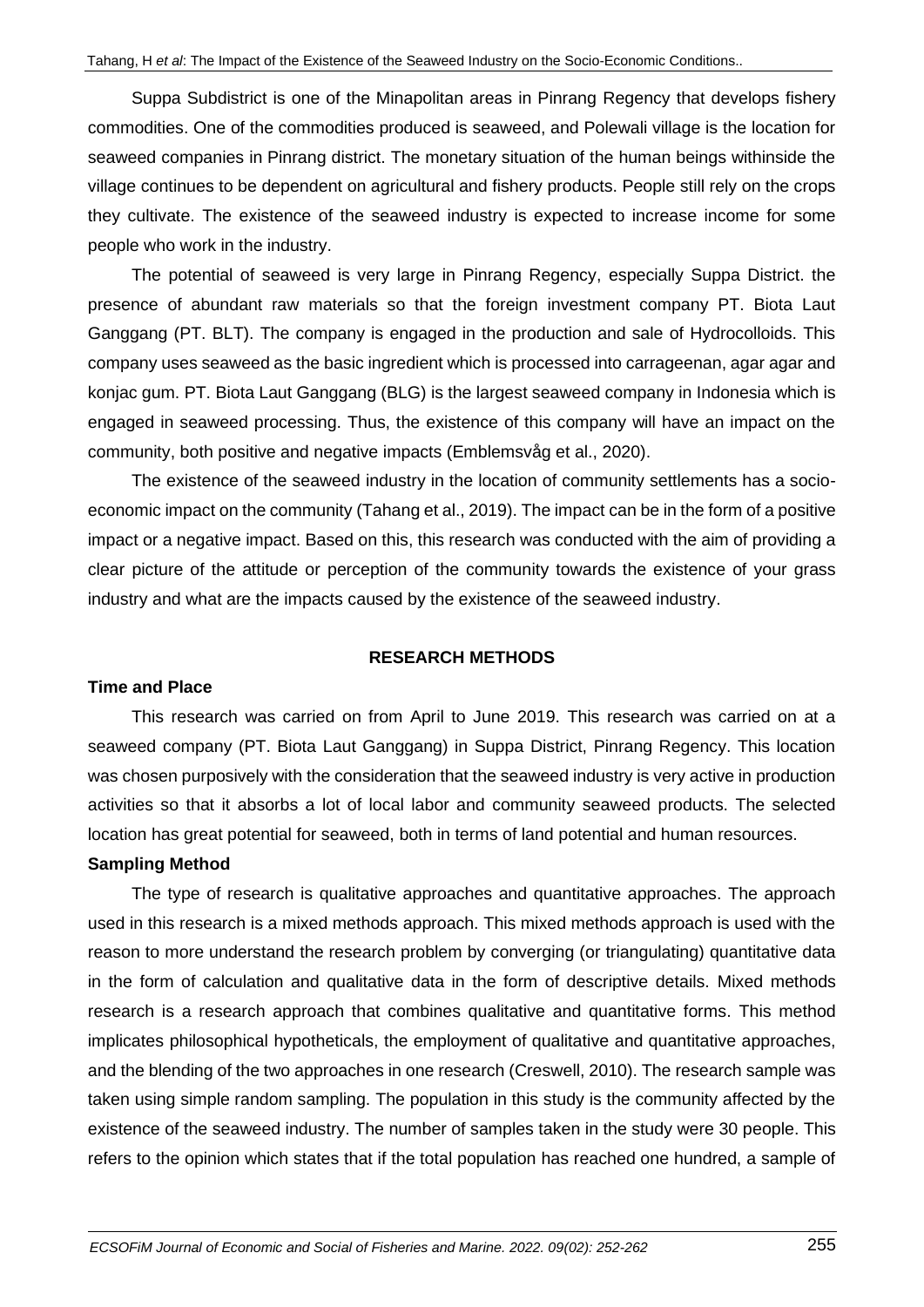10-15% of the total population is used, this is the minimum acceptable sample size based on the research method used (Sugiyono, 2013).

#### **Data Collection Techniques**

Data collection techniques were carried out through direct interviews, questionnaires, field observations and literature studies. Analysis of the data used to answer the problem so that the specified goals can be achieved are analyzed descriptively qualitatively and quantitatively (Usman, 2009). Analysis of the data used to answer problems in order to reach the specified objectives. The results of interviews and observations are written in a detailed field note and then analyzed qualitatively to determine the social influence before and after the existence of this industry and to be able to systematically describe the management system in managing the industry. PT. BLG was established in 2016 which is located in Polewali Village, Suppa District, Pinrang Regency. The company was established on a land area of 32 hectares with an average production capacity of 1,200 tons per month. To find out the income data of the community by using the results of interviews with the community regarding the income of the community before and after the existence of the company. Revenue data before the company's existence was taken in 2015 and revenue data after the company operated in 2019. Thus, the period from 2015 - 2019 can be seen to assess whether there is a difference in income during that period.

#### **Data Analysis**

The data analysis used in this research is descriptive qualitative and descriptive quantitative obtained from field data in the form of interviews through questionnaires with data in the form of letters and numbers which are then processed. To assess public perception using qualitative data which is then processed into a frequency table. This data was then analyzed using qualitative descriptive. Quantitative data analysis was carried out using a formula that calculates the total value of respondents' income by using income analysis in order to determine the total income of respondents before and after the existence of the PT. Biota Laut Ganggang. Data and information were obtained from direct interviews with seaweed communities living in Polewali Village, Suppa Subdistrict, Pinrang Regency. To find out the income of the community before and after the seaweed industry, the following income analysis was used:

$$
\boldsymbol{\pi} = \boldsymbol{T} \boldsymbol{R} - \boldsymbol{T} \boldsymbol{C} \tag{1}
$$

Description:

$$
\pi = \text{Income}
$$

TR = Total Revenue

 $TC = Total Cost$ 

In addition to using the above analysis, the calculation of income is also calculated from the salaries or wages of the community. Some of the respondents taken in this study are people who work as employees or workers at PT. BLG. Salaries or wages of the community are then analyzed by comparing their income before and after the existence of this seaweed industry.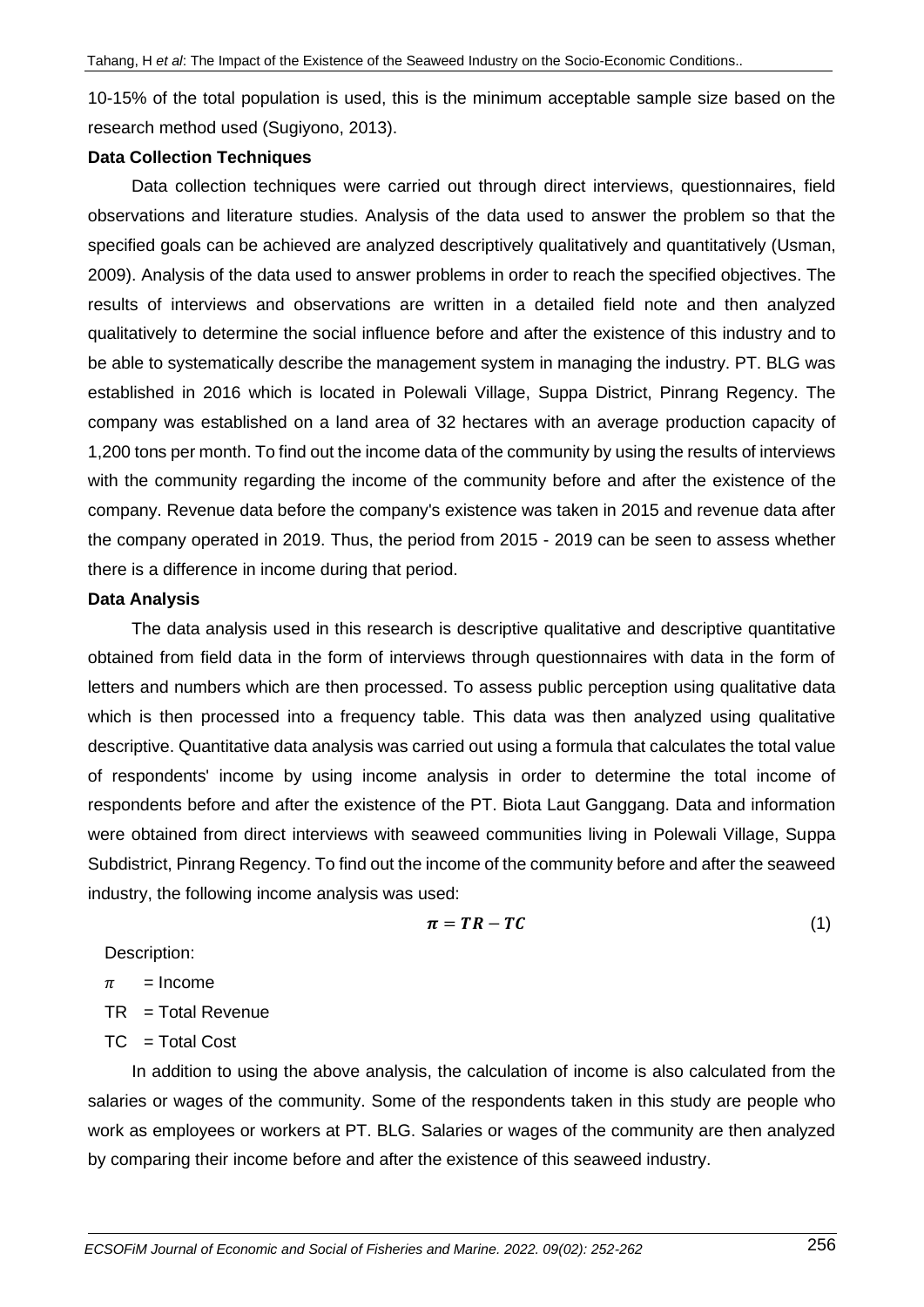# **RESULT AND DISCUSSION**

# **Development of Seaweed in Suppa District**

Suppa has potential for seaweed cultivation in Pinrang Regency. Seaweed cultivation in Suppa, Pinrang Regency, has developed quite rapidly. This can be from an increase in the amount of production and productivity. This increase in production is partly due to the stimulus in the form of export opportunities to various regions in the country and various countries.



#### Source: Suppa District in Numbers 2016-2020 **Figure 1. Development of Total Seaweed Production and Fishery Households in Suppa District**

The increase in grass production tends to occur every year so that it will have an impact on the fishery household economy. In 2019, seaweed production in Suppa District reached 12,934.67 tons. This is supported by the number of fishing households as many as 1,722 fishery households. Several communities in Suppa Subdistrict, Pinrang Regency have cultivated seaweed at various depths along the coast in Suppa Subdistrict. Topographically, the waters of Suppa Subdistrict have a sandy bottom, sandy mud and rocky sand, where at the bottom of the waters are overgrown by several ecosystems, namely seagrass, coral reefs and in coastal areas. In addition, the condition of the waters is relatively calm which makes these waters very supportive for fisheries, especially for seaweed cultivation.

Suppa District has an area of sea waters of approximately  $95,000$  km<sup>2</sup>, calculated based on the length of the coastline and a limit of 200 nautical miles from the coastline. The potential land area for marine cultivation is approximately 1,551.75 Ha. The area of land used for marine aquaculture is currently still 26.96% of the available land area (418.5 Ha). Efforts to increase seaweed production need to be carried out by utilizing the potential of the land area that is still available and supporting facilities and infrastructure and other supporting factors such as the availability of quality seaweed seeds, a suitable environment, appropriate cultivation methods and the suitability of the number of seeds planted with the depth of the water and uptake of seaweed products in the industry.

The existence of PT. Biota Laut Ganggang (PT. BLG) has a good impact on the seaweed industry in Suppa District. The yield of seaweed cultivators can be absorbed quickly of course with consideration of the quality of the seaweed in accordance with the specified quality. In addition to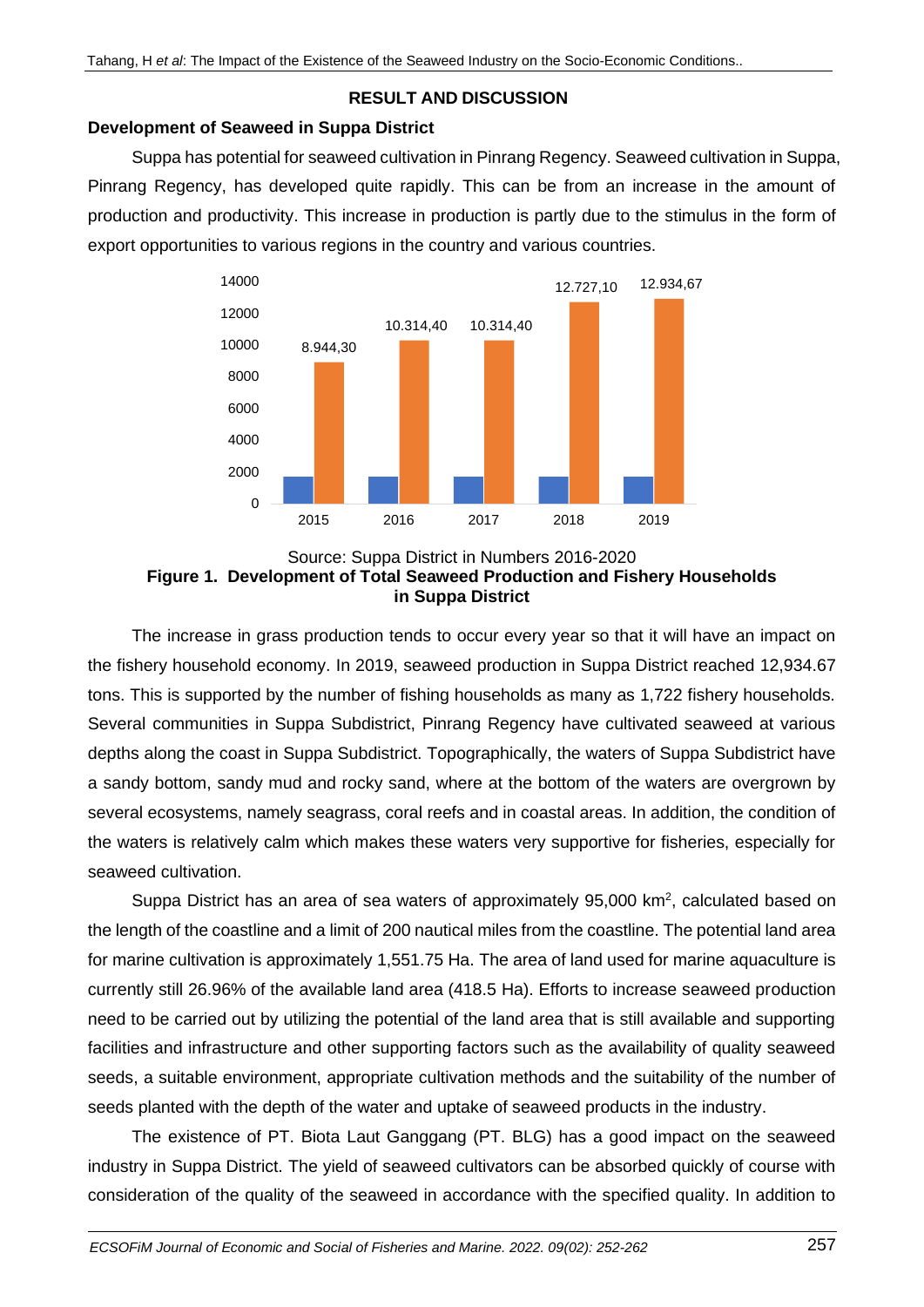the absorption of seaweed products, PT. BLG also provides job opportunities for local communities in Suppa District to become part of the company. The total number of employees in this fishing industry reaches 500 workers. The 15 workers are technical personnel from China and the rest are local residents (Humas Sulsel, 2020). According to data from the Statistics Center of Pinrang Regency in 2019 there has been a significant decrease in unemployment starting from 2016 the number of unemployed was 8,013 people to 6,769 people. This shows that the existence of PT BLG also triggers the unemployment rate in Pinrang district. The community in Suppa Subdistrict felt the impact of PT BLG being established in the middle of a residential area in Suppa Subdistrict.

### **Public Perception of Seaweed Industry Development Program**

A person's perception can be influenced by several factors, namely, age, education, occupation, and experience. For example, in terms of age, the age composition of the people who are sampled is very diverse. The age of most respondents is people who are >30 years old by 40%. At that age, people have a lot of experience and knowledge so that in providing perceptions and making decisions, they are very objective. In addition, the educational aspect also has an influence on a person's perception. As many as 46% of the people used as research samples are high school educated. The compulsory education program in Indonesia has been fulfilled. But in decision making, one's knowledge is very influential in making the right decision. In addition to the education level, there is also an elementary school education level of 17%, junior high school at 17% and tertiary education at 20%. In general, the level of public education is quite good so that in giving an assessment of the condition of the existence of the seaweed industry it is very good.

However, the seaweed industry development program in Suppa District is strongly influenced by how to socialize and communicate the problems of the program with the people living in the surrounding environment, so that the community can accept it without blaming certain parties. At the beginning of the seaweed industry development plan, the company previously held outreach to the community in Suppa District, Pinrang Regency. At the time of socialization the company has introduced to the public with details about the seaweed industry.

Initially the local people were skeptical about the existence of an industry that would be built in the area where they lived. Of course, this is caused by public concerns about the impact of pollution that occurs from the waste produced by the company. However, after the company and the local government provided information and understanding to the public that the waste from the seaweed industry did not pollute the surrounding area too much, because the seaweed managed by the company only reached the limit of semi-finished goods, the waste was immediately managed and disposed of in the river, in the end the community agreed with the development of the company.

The company will assist the community in increasing job opportunities, especially for youth, so that it can improve the welfare of the community in terms of increasing the standard of living of the more advanced community. Based on this, it can explain the indications of the success of economic development by looking at economic growth (Hill, 2002).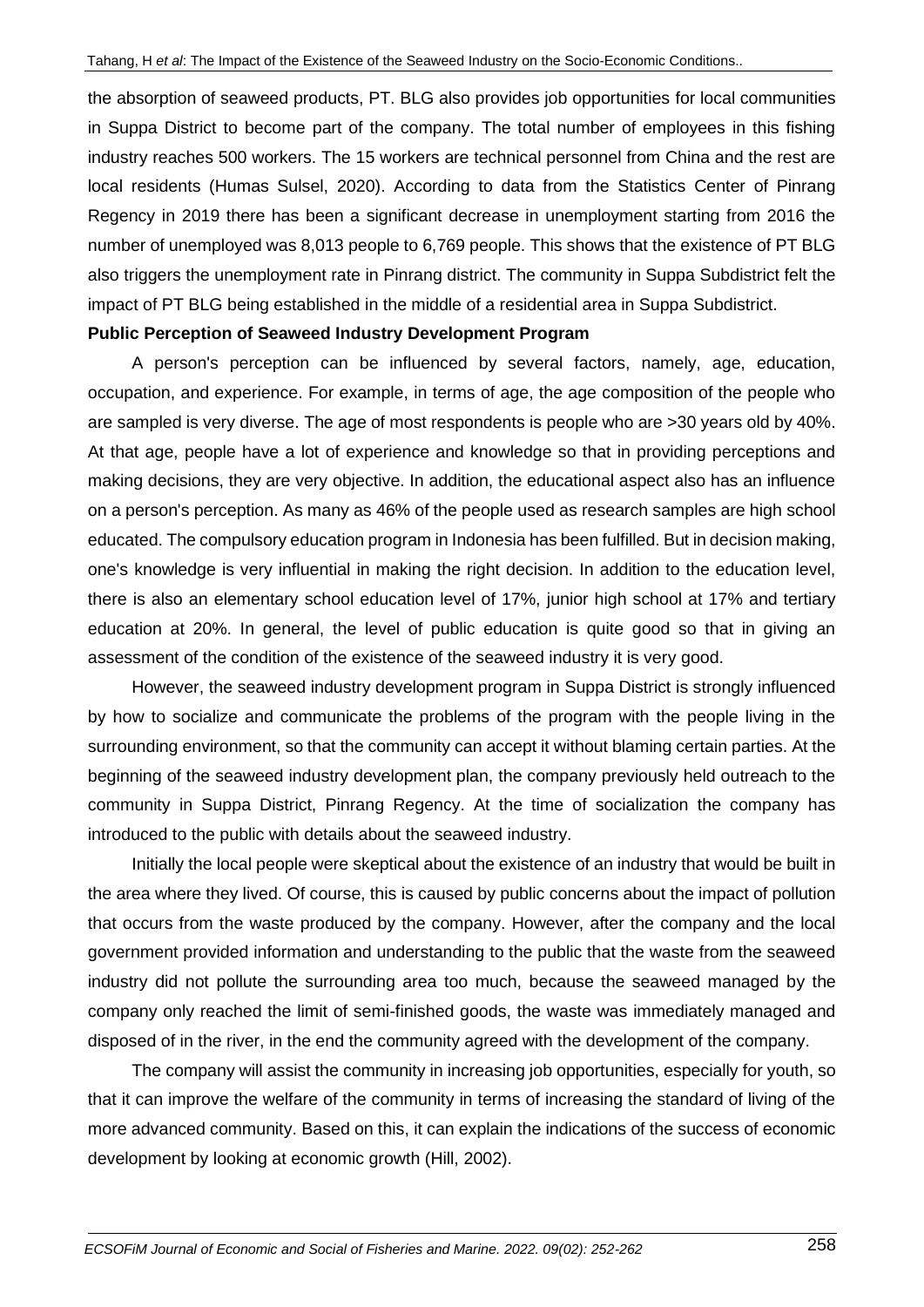In addition, this company also provides guarantees to the people, this is part of the responsibility for the smooth running of the company (work) in the seaweed industry and this is what convinces the community and approves the development of the company.

| No | <b>Response</b>                               | Percentage (%)        |       |                   |                 |           |
|----|-----------------------------------------------|-----------------------|-------|-------------------|-----------------|-----------|
|    |                                               | <b>Strongly agree</b> | Agree | <b>Less Agree</b> | <b>Disagree</b> | Total (%) |
|    | Approval of the<br>development plan           | 50                    | 30    | 15                | 5               | 100       |
| 2  | Interested Involved                           | 50                    | 17    | 18                | 15              | 100       |
| 3  | Hope for the<br>realization of<br>development | 44                    | 25    | 16                | 15              | 100       |

**Table 1. Results of Analysis of Public Perceptions of the Seaweed Industry Development Plan**

Public perception of the development of the seaweed industry has received a presentation (50%) of the respondents who said they strongly agree with the plan to develop the seaweed industry. Community involvement in industrial activities around (50%) of respondents stated that they were very interested in registering themselves as workers in the Industry and around (44%) of respondents stated that they really hoped to be involved with the development of industrial estates, and around (5%) did not agree with the development planning, (15%) are not interested in being involved as workers, and (15%) do not expect to be involved in the development of the seaweed industry. In general, the results of the analysis show that 72% of the people in Suppa District agree with the development of the seaweed industry. The development of the seaweed industry will help the community in developing the seaweed market, employment and other benefits through CSR (Corporate Social Responsibility) activities which will greatly help the community in Suppa District.

# **The Impact of the Existence of the Seaweed Industry Development on the Social Condition of the Community**

Industrialization is one form of essence as a step towards modernization, so that modernization is expected to be able to improve people's living standards. Why is that because in addition to being able to create new jobs, it also absorbs workers both around the company and outside the region, so that human resources are utilized properly. One of the responses from respondents to the existence of industry is that some respondents strongly support the development of the company. The respondent's reason is because the company has created job opportunities.

The condition of the employees in the company is that the majority of the workforce/employees are local people, so the company prioritizes the surrounding community, but there are also people from outside such as employees from Enrekang Regency, Pangkep Barru, Pare-Pare, Sidrap etc. The results of the interviews with the respondents show that the company is very helpful to the surrounding community as it wants the community to be a priority industrial employee in terms of employment opportunities. With the presence of the company, the unemployment rate of the community has decreased. Especially the young people who live in the area of the company, in this case the development of this company is very helpful for the government in solving the unemployment problem that occurs.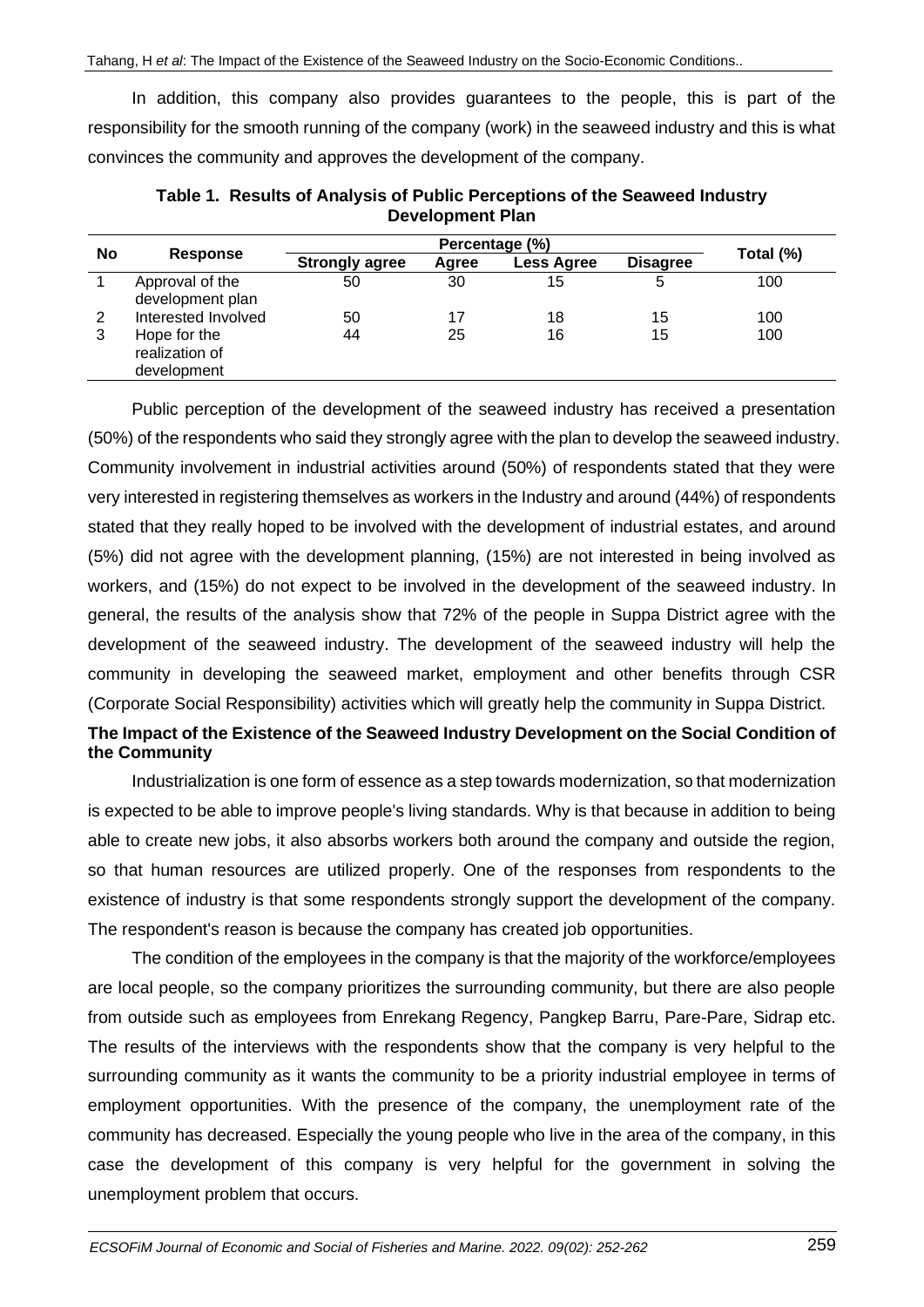| No. |                         | <b>Community Social Conditions</b> |                |                |
|-----|-------------------------|------------------------------------|----------------|----------------|
|     | <b>Development Plan</b> | Good $(\%)$                        | <b>Bad (%)</b> | Percentage (%) |
|     | Before the development  | 40                                 | 60             | 100            |
|     | After the development   | 90                                 | 10             | 100            |

From the table 2, we can see that the social condition of the community before the development of the seaweed industry (60%) was bad due to the lack of available jobs and the difficulty of being accepted as workers, then (40%) of the respondents stated that one alternative to reduce the number of unemployed was farming, gardening or opening a trading business. However, after the development of the seaweed industry, there was an increase (90%) of the respondents saying it was good because of changes in various socio-economic aspects, one of which was people's livelihoods and changes in people's income levels. Meanwhile (10%) of the respondents do not work because some have retired and the rest are housewives. With this development, it can provide employment opportunities for the surrounding community.

# **Impact of Seaweed Industry Development on Community Economic Condition**

Industrial development and development has resulted in changes in various socio-economic aspects of the community, these changes include changes in livelihoods, changes in the number of opportunities, changes in people's living standards. From the results of this study, it is clear that the improvement in people's living standards after the development of the seaweed industry is better than before.

| No. | <b>Development</b>        | <b>Respondent's Condition Category (%)</b> |      |               |            |           |
|-----|---------------------------|--------------------------------------------|------|---------------|------------|-----------|
|     | <b>Classification</b>     | <b>Excellent</b>                           | Good | <b>Poorly</b> | <b>Bad</b> | Total (%) |
|     | Before the<br>development |                                            | 33   | 50            |            | 100       |
|     | After the development     | 57                                         | 40   |               |            | 100       |

**Table 3. Community Economic Conditions After the Development of the Seaweed Industry**

The economic condition of the community has changed after the seaweed industry. The data above shows that the community is very grateful for the development of the seaweed industry. Of the respondents (57%) admitted that their lives are better because of their stable financial condition and receiving a monthly salary and also benefiting the surrounding community who have businesses or sell. Respondents (17%) felt they were already working in their state before the seaweed industry developed. The results of this survey show that the development of the seaweed industry has a very positive impact on the community. Previously, it was very difficult for the community to find work, but after the development of the seaweed industry, it really helped increase family income.

|  |  |  |  | Table 4. Distribution of Respondents by Level of Community Income |
|--|--|--|--|-------------------------------------------------------------------|
|--|--|--|--|-------------------------------------------------------------------|

|     |                               | Percentage (%) |       |  |  |
|-----|-------------------------------|----------------|-------|--|--|
| No. | <b>Income Level (Month)</b>   | <b>Before</b>  | After |  |  |
|     | $>$ IDR 2,800,000             |                | 57    |  |  |
| 2   | IDR 2,000,000 - IDR 2,800,000 |                | 23    |  |  |
| 3   | IDR 1,500,000 - IDR 2,000,000 | 13             | 10    |  |  |
| 4   | IDR 1,000,000 - IDR 1,500,000 | 13             |       |  |  |
| 5   | $<$ IDR 1,000,000             | 54             | 3     |  |  |
|     | Total                         | 100            | 100   |  |  |

*ECSOFiM Journal of Economic and Social of Fisheries and Marine. 2022. 09(02): 252-262* 260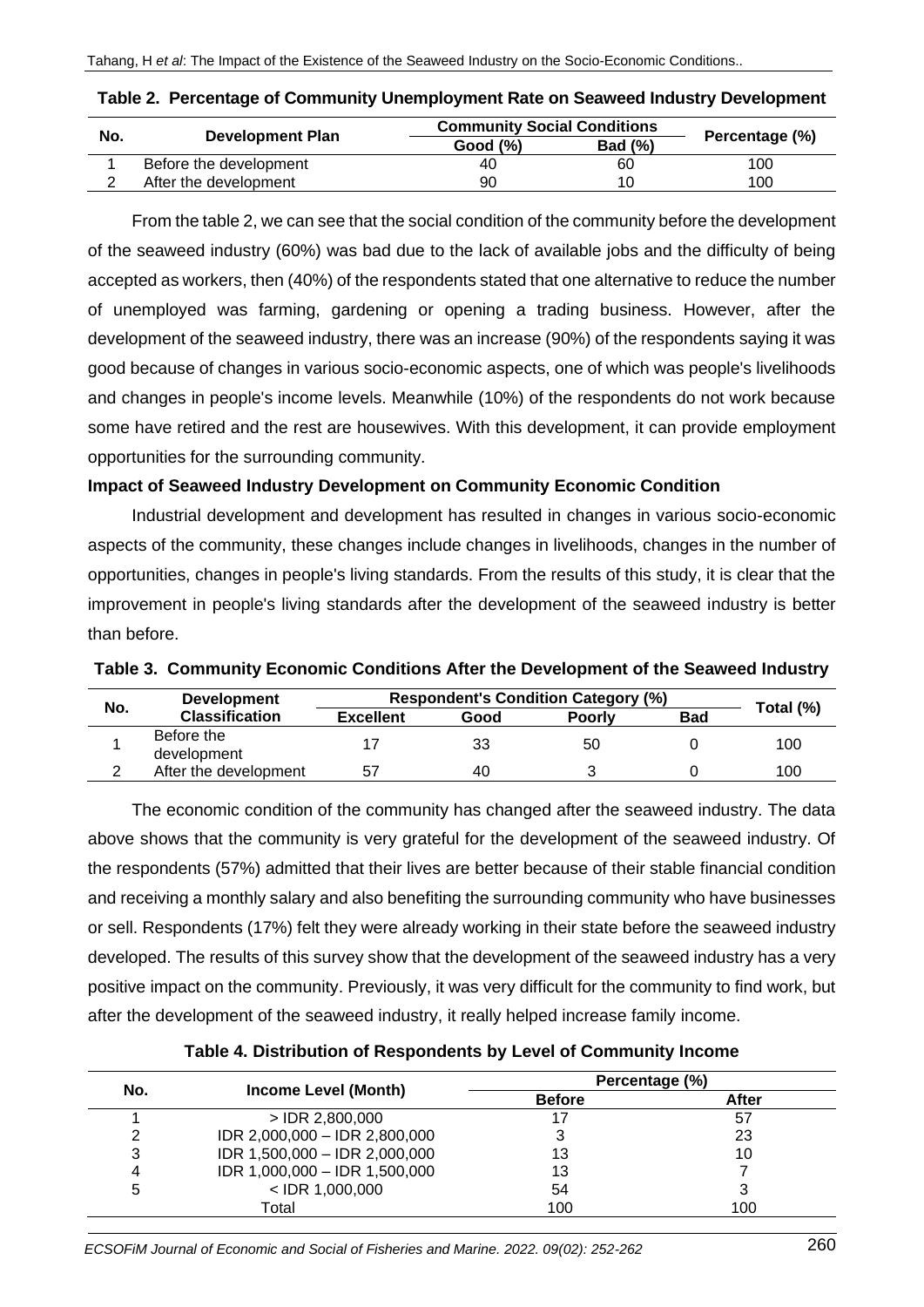The results of the survey show that income in the surrounding area precedes industrial development, the average income of the community was less than Rp. 1,000,000 with a percentage of around (54%), and respondents who earned IDR 2,800,000 is only around (17%). However, after industrial development, there was an increase in income. People who initially earned IDR 2,000,000- IDR 2,800,000 only around (3%) increased to (23%) after the construction, and the income of respondents who earned less than IDR 1,000,000 only (3%) after the industrial development, compared to before the development the percentage reached (54%). The increase in income from the community cannot be separated from the existence of the seaweed industry and the absorption of a lot of labor so that there are great opportunities for people to get jobs.

| No. | Category               | <b>Very Many</b><br><b>Opportunities</b> | Many<br><b>Opportunities</b> | Less<br><b>Opportunity</b> | Total (%) |
|-----|------------------------|------------------------------------------|------------------------------|----------------------------|-----------|
| . . | Before the development |                                          |                              | 50                         | 100       |
|     | After the develpoment  |                                          | 33                           | 10                         | 100       |

**Table 5. Community Perceptions About Opportunities To Get Employment Opportunities**

Employment opportunities are very open for the community to work in the seaweed industry. Job opportunities include job vacancies that have been filled and all job vacancies that have not been filled. Job vacancies mean there are job opportunities to be filled and this is commonly referred to as manpower needs (Husni, 2006).

### **Negative Impact of the Seaweed Industry**

The existence of the seaweed industry not only has a positive impact on the socio-economic community (Hasselström et al., 2018). Negative impacts also began to appear before the development of the seaweed industry. As a result of industrial development resulting in land disputes that occur between the community and the company. The community initially did not agree with the use of their land to be used as land for company development, because the land was used by the community for farming and gardening. However, after discussions between the community concerned and the local village head, the community agreed with the company's development on their land. There are also respondents/communities that are still afraid of the impact of pollution from the company, these people are afraid that one day there will be pollution in their area produced by the company.

Based on the impact of development according to (Michael, 2000) there are primary and secondary, then there will be positive impacts and negative impacts. Positive impacts are environmental changes that bring benefits while negative impacts are forms of changes that cause harm to human life. The negative impact of industrial development that is felt by the community is the reduction of land for farming, the potential for air pollution, waste (Hasselström et al., 2018), and damage to road access due to industrial trucks that use the road every day.

The problem of developing the seaweed industry is the location of the seaweed industry. The location of the grass industry in the coastal area is feared to cause considerable environmental problems (Holmer, 2010), and the local community critically expresses negative judgments about the boundaries of the seaweed industry activities (Emblemsvåg et al., 2020).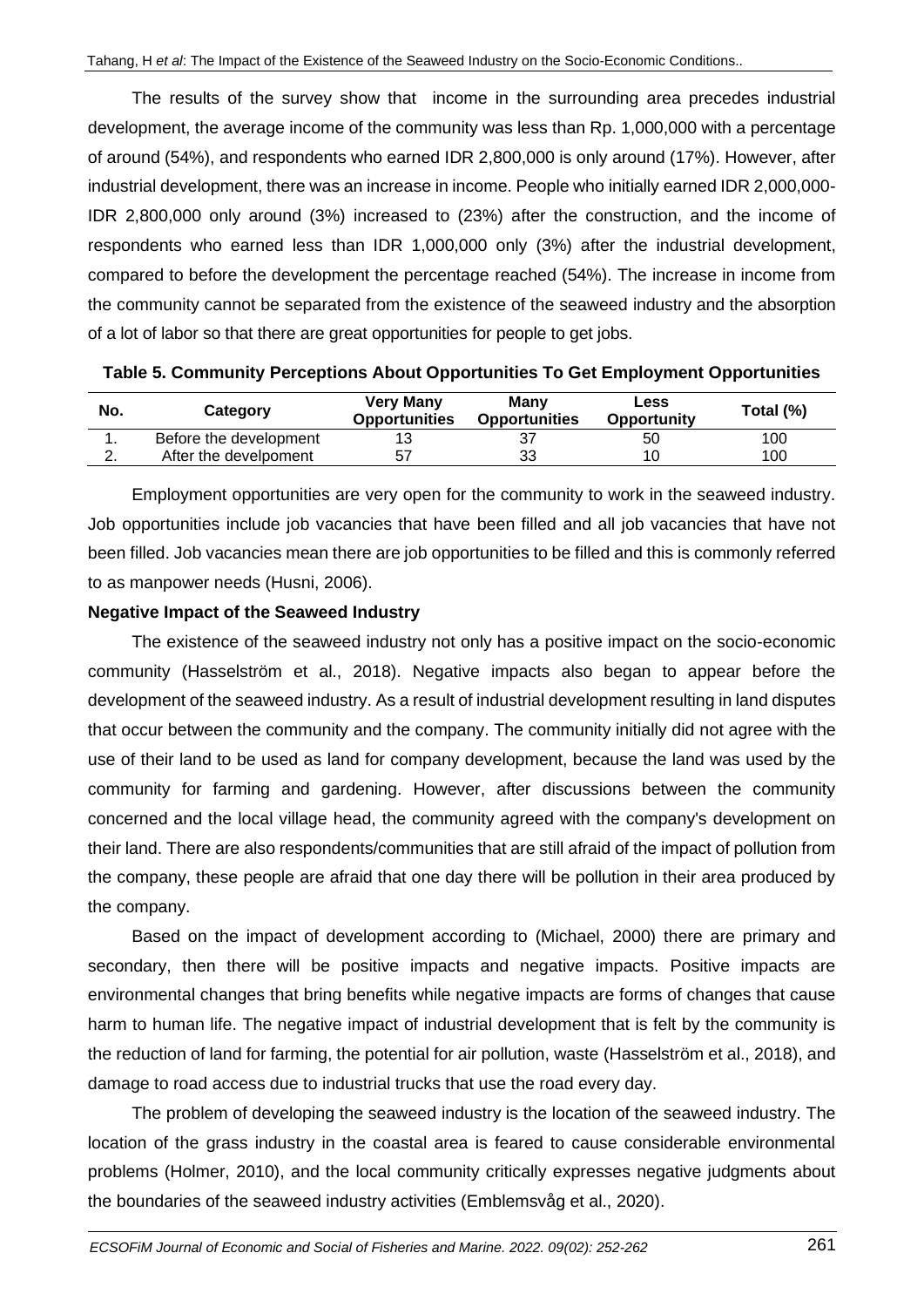# **CONCLUSION AND SUGGESTION**

# **Conclusion**

The socio-economic impact of the community with the existence of the seaweed industry greatly impacts the absorption of local people's labor and increases people's income. In addition, the existence of the seaweed industry also has a negative impact on local communities in the form of land disputes and pollution and waste from the seaweed industry.

# **Suggestion**

Efforts to improve the community's economy from industrialization activities are urgently needed. Apart from the supply of seaweed to the industry is still needed. Seaweed business development efforts are very open for the community to open land for seaweed cultivation. In addition, the negative impacts of seaweed industrial activities need to be addressed immediately, especially liquid waste which is very detrimental to the community environment and aquatic habitats.

### **REFERENCES**

- Abbott, D. W., Aasen, I. M., Beauchemin, K. A., Grondahl, F., Gruninger, R., Hayes, M., Huws, S., Kenny, D. A., Krizsan, S. J., Kirwan, S. F., Lind, V., Meyer, U., Ramin, M., Theodoridou, K., Soosten, D. von, Walsh, P. J., Waters, S., & Xing, X. (2020). Seaweed and seaweed bioactives for mitigation of enteric methane: Challenges and opportunities. *Animals*, *10*(12), 1–28. https://doi.org/10.3390/ani10122432
- Abidin, Z., Waluyo, E., & Utomo, W. S. (2018). Strategy for Developing Fisheries Sme's Based on Processed Milk and Seaweed Using Electric Shock Pasteurization Tecnology. *Economic and Social Fisheries and Marine*, *006*(01), 49–63. https://doi.org/10.21776/ub.ecsofim.2018.006.01.05
- Creswell, J. W. (2010). *Research Design Pendekatan Kualitatif, Kuantitatif, dan Mixed*. https://scholar.google.com/scholar?hl=id&as\_sdt=0%2C5&q=Creswell%2C+John.W.+2010.+ Research+Design+Pendekatan+Kualitatif%2C+Kuantitatif%2C+dan+Mixed.Terjemahan+Ach mad+Fawaid.+Yogyakarta%3A+Pustaka+Pelajar&btnG=
- Emblemsvåg, J., Kvadsheim, N. P., Halfdanarson, J., Koesling, M., Nystrand, B. T., Sunde, J., & Rebours, C. (2020). Strategic considerations for establishing a large-scale seaweed industry based on fish feed application: a Norwegian case study. *Journal of Applied Phycology*, *32(6)*, 4159–4169.
- Hafting, J., & Craigie, J. (2015). Prospects and challenges for industrial production of seaweed bioactives. *Wiley Online Library*, *51*(5), 821–837. https://doi.org/10.1111/jpy.12326
- Hasselström, L., Visch, W., Gröndahl, F., Nylund, G. M., & Pavia, H. (2018). The impact of seaweed cultivation on ecosystem services - a case study from the west coast of Sweden. *Marine Pollution Bulletin*, *133*(May), 53–64. https://doi.org/10.1016/j.marpolbul.2018.05.005
- Hill, H. (2002). *Ekonomi Indonesia*. PT. Raja Grafindo Persada.
- Holmer, M. (2010). Environmental issues of fish farming in offshore waters: perspectives. concerns and research needs. *Aquacult Environ Interact*, *1:57*–*70*.
- Howara, D. (2013). Strategi Pengembangan Pengolahan Hasil Perikanan di Kabupaten Donggala. *Jurnal Agroland*, *17 (3): 75*.
- Humas Sulse. 2020. Di Tengah Pandemi, Perusahaan Pengolahan Rumput Laut Pinrang Tetap Berproduksi dan Tidak PHK Karyawan. https://humas.sulselprov.go.id/index.php/2020/11/16/ di-tengah-pandemi-perusahaan-pengolahan-rumput-laut-pinrang-tetap-berproduksi-dan-tidakphk-karyawan/ (Accessed on April 17, 2022)